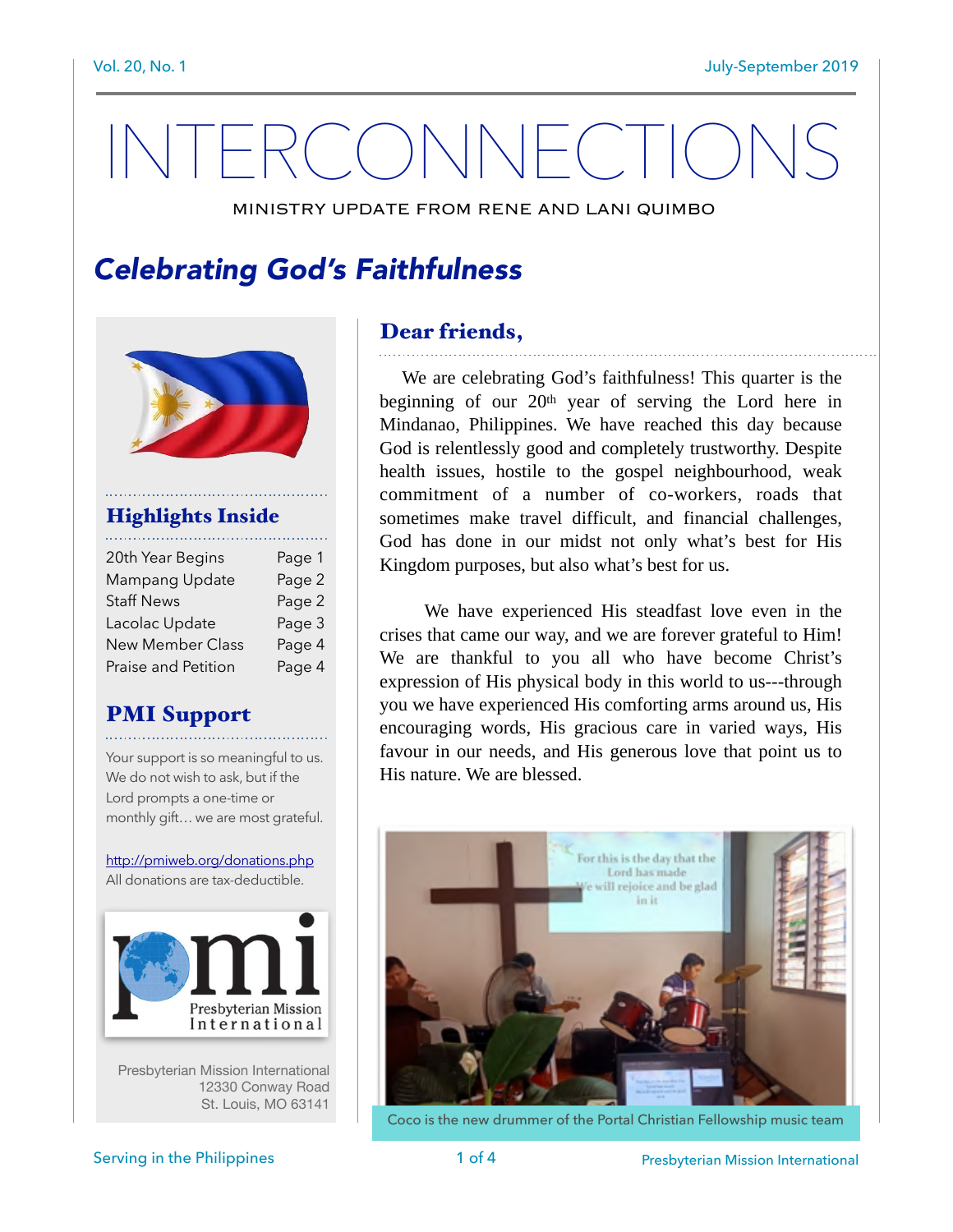## Mampang Ministry Staff Update

 Last quarter we put up a fence (made of concrete and other sturdy materials) around the **Mampang Ministry Center** to replace the old, crumbling bamboo fence. The timing couldn't be more perfect. About a month ago, the government demolished the temporary housing in the designated evacuation center just a stone's throw away from the ministry center to force the evacuees (all Muslims) to transfer to the permanent government housing in another location. Since most of the evacuees disliked the new location (in this current location, several of them have been arrested as drug pushers, and caught doing other illegal activities) they are building small houses in the vicinity of the ministry center. Please pray with us to carefully seek for opportunities and to boldly enter open doors to reach out to them with the gospel.



Memory verse recitation every Sunday

 It is with a heavy heart that we inform you of Alpad's failure to continue in his seminary studies. He could no longer cope with the academic requirements of seminary education. He continues to help in the ministry doing visitation and Bible study 3 times a week in Arena Blanco. Furthermore, our co-worker, **Roxan, in Zamboanga City** who asked to visit her sick father for a week in middle of July called us while home that her family wanted her to leave the ministry. One brother (a pastor) told her "if you are going to be a missionary till your old, nothing good will ever happen to you". We asked her to wait and pray about it, but she said her mind is already made up and that she loves her family more than anything. She left just over a week after she called us, so there was so much pressure to have someone go to Zamboanga City immediately to take her place. Our son, **Iking,** was willing to stop his seminary schooling (he is now in his third semester) in order to go (he served there close to a year when our former co-worker Eugene had a stroke) but we thought he should continue his studies. So, **Annie**, our co-worker in Lacolac (she has been with us since the year 2000) decided to go there bringing with her **Judy An**, our young ministry helper also in Lacolac. Thank you for remembering in prayer the Mampang Ministry Center and the mission God has given us among the Muslims in the community. **Our confidence is that God is working on our behalf and is calling His chosen people from among them.**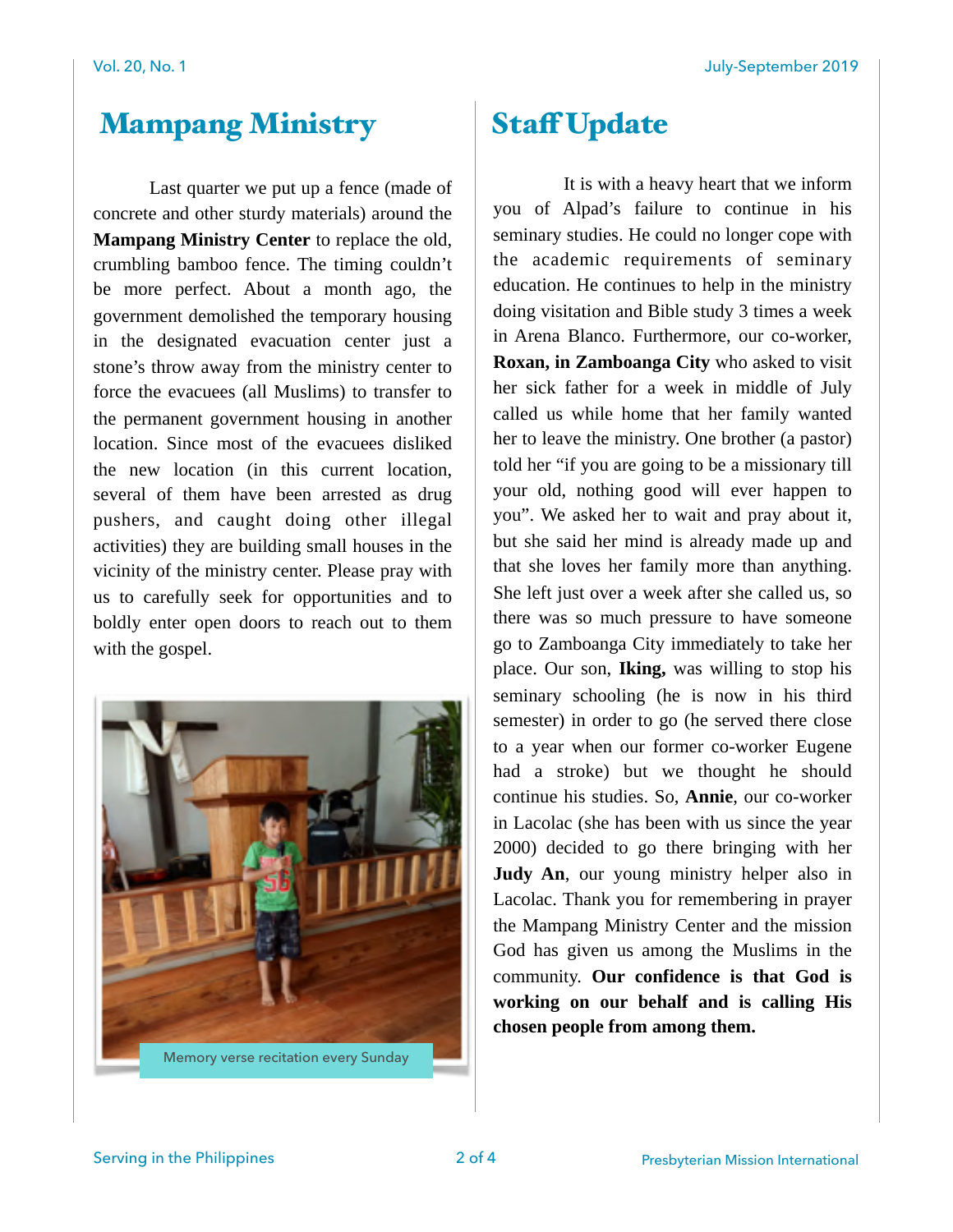# Lacolac Ministry Center



over then 30 students. We rejoice for this opportunity to teach the word of God to the children and to influence them to advance God's purposes in their life and in their families.

 Our **prayer walk** this quarter brought us to 108 households around the community. The prayer team was moved with passion and zeal to bring them to the Lord in prayer (1) as once

 Up in **Lacolac,** the ministry building repairs are on-going. We get frustrated at times because the work is so slow. Only a few carpenters report for work because of the current government school building, road and bridge construction projects in the area. The government rates are much higher on top of the fact that there is no pressure on them to be on time for work. Still, we remain excited looking forward to the day when the repairs will finally get done and we are able to use the area for its intended purposes---for **Sunday school, Bible study, prayer meeting and counseling.** 

 The government feeding program for malnourished school children just got implemented up in Lacolac. We used to have from 50 to 70 students in our daily hot lunch and Bible study ministry, now we have a little

again the community's peace and order situation has turned for the worse. In the recent community assembly, it was reported by the military that in the outskirts of our village the communist rebels are again on the move and (2) the people's apparent attitude of ignoring the word of God. *Please pray with us that God's people in this place will grow in the nature of God and to keep moving in the right direction.*

 We started a **tutorial program** for students who are struggling to read and write. Most of them come from illiterate families. God is calling us to be relentless seekers for opportunities to bless, to show His favour, and to teach His word.